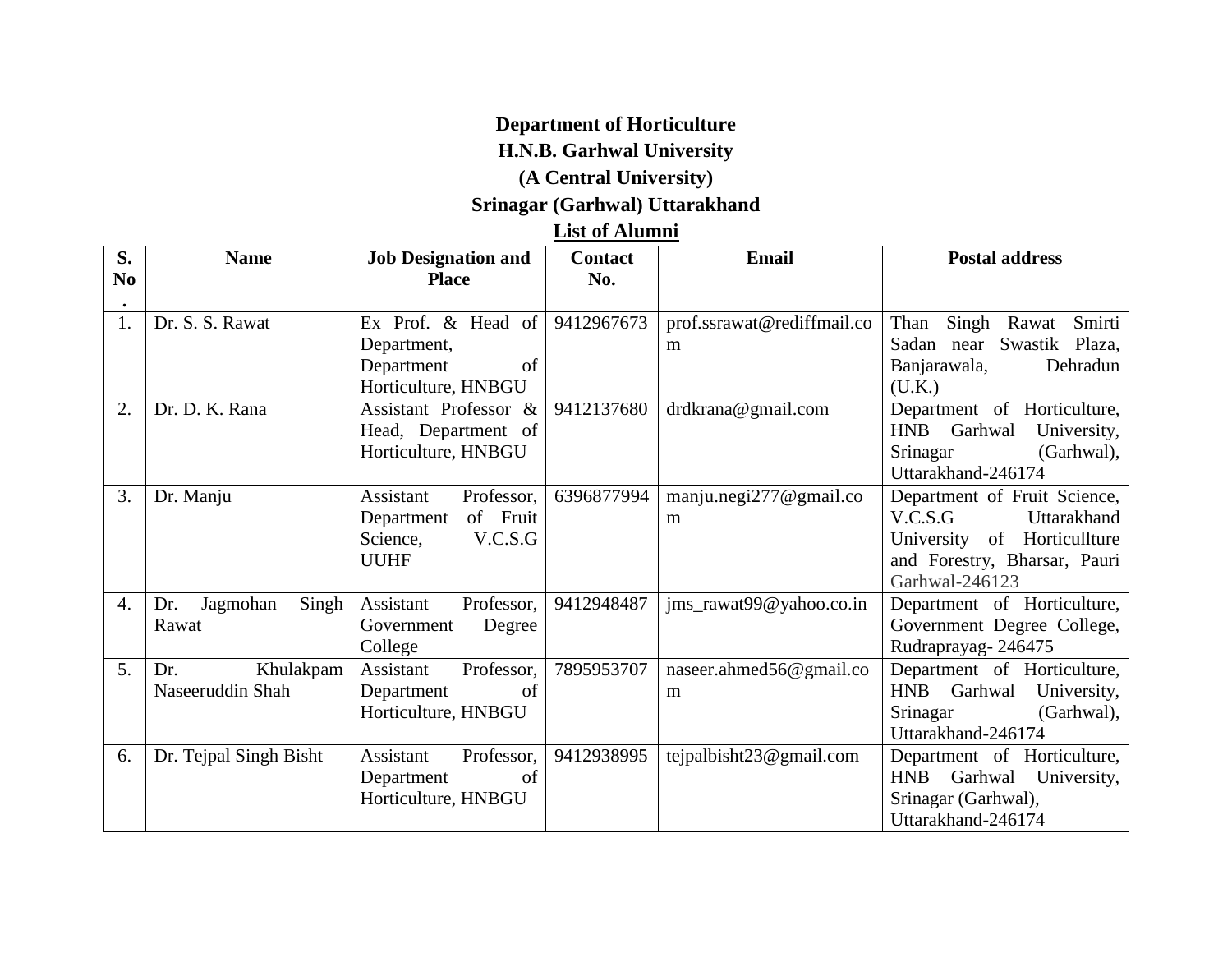| 7.  | Dr. Arjun Lal Ola     | Professor,<br>Assistant     | 8769508089               | arjunola11@gmail.com       | College of Horticulture $\&$      |
|-----|-----------------------|-----------------------------|--------------------------|----------------------------|-----------------------------------|
|     |                       | College of Horticulture     |                          |                            | Forestry, Rani Lakshmi Bai        |
|     |                       | & Forestry, RLBCAU          |                          |                            | Central<br>Agricultural           |
|     |                       |                             |                          |                            | University,<br>NH-75,<br>Near     |
|     |                       |                             |                          |                            | Pahuj Dam, Gwalior Road,          |
|     |                       |                             |                          |                            | Jhansi<br>(Uttar<br>Pradesh)      |
|     |                       |                             |                          |                            | 284003                            |
| 8.  | Mr. Tejpal Singh      | Chief<br>Horticulture       | 7409763477               | tps880619@gmail.com        | Mukhya Udhyan<br>Karyalei,        |
|     |                       | Officer.<br>Govt.<br>of     |                          |                            | Adhikari, Near Petrol Pump,       |
|     |                       | Uttarakhand                 |                          |                            | Gopeshwar-246401, Chamoli         |
| 9.  | Mr. Om Prakash Panwar | Branch Manager, PNB         | 8449488900               | ompzpanwar@gmail.com       | Araghar,<br>Dharampur,            |
|     |                       | Doiwala                     |                          |                            | Dehradun-248001                   |
| 10. | Mr. Sarvesh Khanduri  | Dy. Manager                 | 8437485734               | Sarvesh.khanduri@haldira   | Haldiram Snacks Pvt. Ltd.         |
|     |                       |                             |                          | m.com                      | Noida-201301, UP                  |
| 11. | Ms. Priyanka          | <b>Branch</b><br>Manager,   | 9501650789               | priyanka.bisht6@gmail.co   | Indian Overseas Bank, Main        |
|     |                       | <b>Indian Overseas Bank</b> |                          | m                          | VPO-Baddowal,<br>Road.            |
|     |                       |                             |                          |                            | Ludhiana<br>Punjab-<br>District   |
|     |                       |                             |                          |                            | 142021                            |
| 12. | Mr. Manoj Sharma      | District<br>Horticulture    | 9729730505               | mshorti09@gmail.com        | 117, Parshu Ram Nagar,            |
|     |                       | Officer,<br>of<br>Govt.     |                          |                            | Ambala City-Haryana-134003        |
|     |                       | Haryana                     |                          |                            |                                   |
| 13. | Sanvar<br>Mal<br>Dr.  | Horticulture<br>District    | 9579600685               | Sanwarchoudhary999@gm      | Vill.-<br>Raghunandanpura,        |
|     | Choudhary             | Officer,<br>of<br>Govt.     |                          | ail.com                    | K. Renwal, Post-<br>Tehsil-       |
|     |                       | Haryana                     |                          |                            | Mundoti,<br>Jaipur Rajasthan      |
|     |                       |                             |                          |                            | 303328                            |
| 14. | Radhe<br>Mr.<br>Shyam | District<br>Horticulture    | 9660959092               | radhekherwa92@gmail.co     | Vill.- Kherwa ki Dhani, Post-     |
|     | Kherwa                | Officer<br>Govt. of<br>at   |                          | m                          | Marwar,<br>Tehsil-<br>Govindi     |
|     |                       | Haryana                     |                          |                            | Nawa City, Dist-<br>Nagaur        |
|     |                       |                             |                          |                            | Rajasthan                         |
| 15. | Mr. Nameirakpam Sunil | Officer,<br>Agriculture     | 8974053593               | nsunilhorti@gmail.com      | Leikai,<br>Kyamgei<br>Awang       |
|     | Singh                 | Govt. of Manipur            |                          |                            | MU Main Gate,<br>Opposite         |
|     |                       |                             |                          |                            | Imphal East-795003, Manipur       |
| 16. | Dr. Bani Bhusan Bhatt | Assistant                   | Agriculture   9675661814 | banibhushan $11@$ gmail.co | <b>ABC</b><br>Office, Karnprayag, |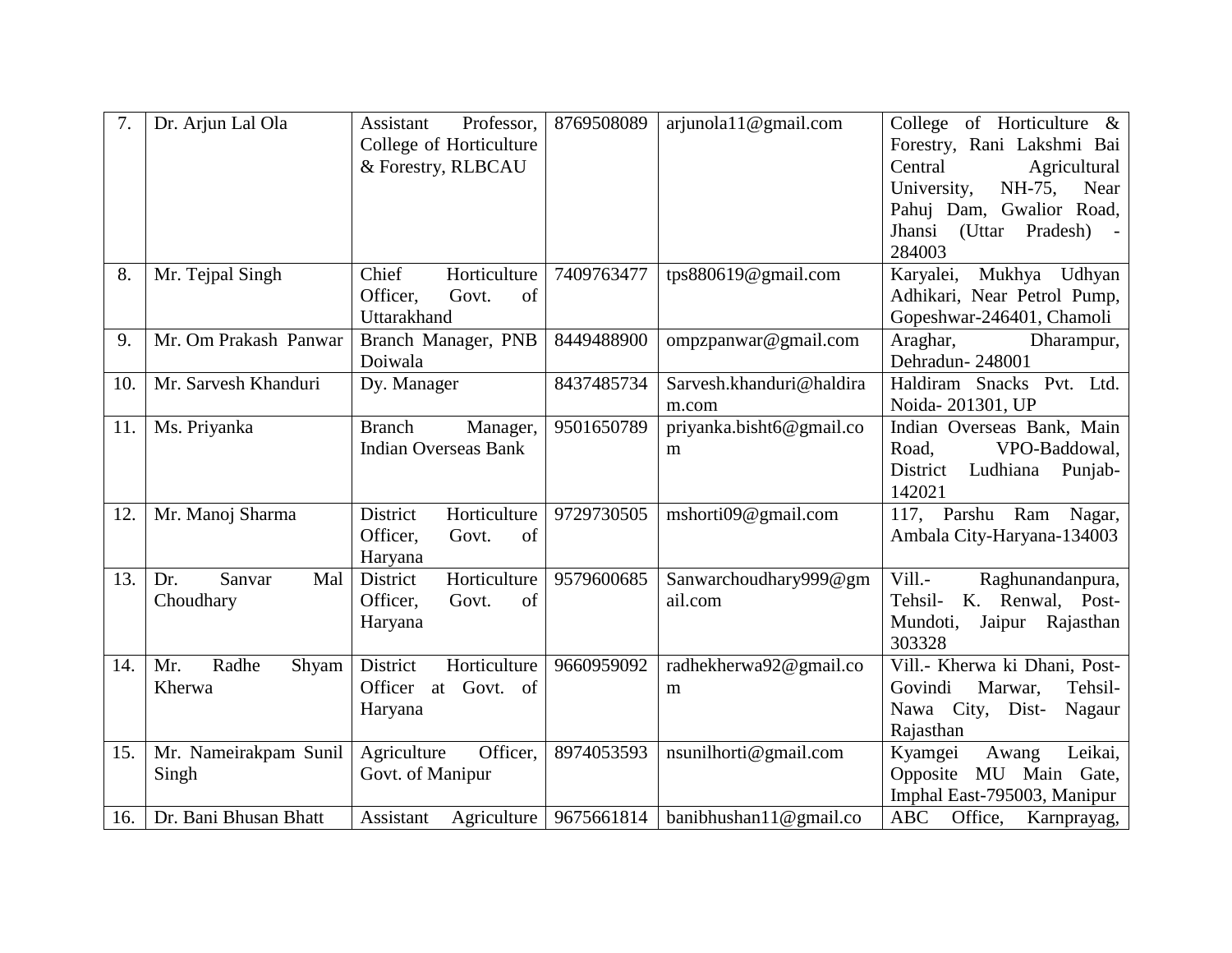|     |                          | Officer,<br>of<br>Govt.     |            | m                        | Chamoli, 246444               |
|-----|--------------------------|-----------------------------|------------|--------------------------|-------------------------------|
|     |                          | Uttarakhand                 |            |                          |                               |
|     |                          |                             |            |                          |                               |
| 17. | Pukhrambam<br>Ms.        | Agriculture<br>Assistant    | 8118910732 | ambia.pukhrambam@gmai    | Pishumthong Oinam Leikai,     |
|     | Ambika Devi              | Officer,<br>of<br>Govt.     |            | l.com                    | Near Ereima Lairembi, Imhal   |
|     |                          | Manipur                     |            |                          | West-795001, Manipur          |
| 18. | Dr. Bharat Bhusan Bhatt  | Technology<br><b>Block</b>  | 9412413662 | b.bhatt207@gmail.com     | Pauri<br>Road,<br>Upper       |
|     |                          | (ATMA),<br>Manager          |            |                          | Bhaktiyana,<br>Near<br>Master |
|     |                          | Agriculture                 |            |                          | Mind Public School, Srinagar  |
|     |                          | Department,<br>Pauri        |            |                          | Garhwal-246174, Uttarakhand   |
|     |                          | Garhwal, Uttarakahnd        |            |                          |                               |
| 19. | Mr. Khashti Ballabh      | Production<br>Regional      | 8966842742 | khashti.ballabh@bayer.co | Mahalaxmi Enclave Shihawa     |
|     |                          | Manager RPM, Bayer          |            | m                        | Road Dhamtari Chhattisgarh    |
|     |                          | Crop Science Pvt. Ltd       |            |                          | 493773                        |
| 20. | Dinesh<br>Chandra<br>Dr. | Community Institution       | 9528292319 | naithani.dinesh@yahoo.co | Vill- Khola, Tahsil-Srinagar, |
|     | Naithani                 | <b>Expert Agribusiness,</b> |            | m                        | PO- Srinagar (Garhwal), Pauri |
|     |                          | Global<br>Environment       |            |                          | Garhwal-246174, Uttarakhand   |
|     |                          | Facility, Dehradun          |            |                          |                               |
| 21. | Mrs. Deepika Sharma      | Assistant<br>Manager        | 9461849596 | deepika.sharma574@gmail  | 31,<br>Near<br>Dispensary,    |
|     |                          | (RD), Canara<br>Bank,       |            | .com                     | Ambapura Colony, Daulta,      |
|     |                          | <b>Banswara</b>             |            |                          | Deoli, Distt Tonk, Rajasthan  |
|     |                          |                             |            |                          | 304804                        |
| 22. | Mr. Vipin Panchauli      | officer<br>Agriculture      | 7062289114 | Pancholi.vipin@gmail.com | Chota<br>Kawant.<br>Udepur,   |
|     |                          | (AM), Union Bank of         |            |                          | Gujarat-391170                |
|     |                          | India                       |            |                          |                               |
| 23. | Mr. Govind Chaudhary     | SRF,<br>Agriculture         | 9058592269 | gchoudhary5815@gmail.c   | Surya<br>Bhawan,<br>Lalpura   |
|     |                          | University, Kota            |            | om                       | Pachar,<br>Kalwar,<br>Jaipur, |
|     |                          |                             |            |                          | Rajasthan 303706              |
| 24. | Mr. Manish Kumar         | SRF, SKN Agriculture        | 9461000156 | manishdoodwal@gmail.co   | NAHEP Bulding SKNCOA          |
|     |                          | University<br>Jobner        |            | m                        | Jobner Jaipur 303329          |
|     |                          | Jaipur                      |            |                          |                               |
| 25. | Mr. Ramesh Chandra       | Conservation<br>Soil        | 9412578396 | rameshnicra@gmail.com    | Vill. & Post- Kanakore Dist.  |
|     |                          | Inspector, U.P. Govt.       | 8630375348 |                          | Pilibhit U.P. 262001          |
| 26. | Mr. Harendra Kumar       | JRF, DIBER DRDO             | 9462047432 | harendrahorti26@gmail.co | Vill. Holya ka bas Tehsil-    |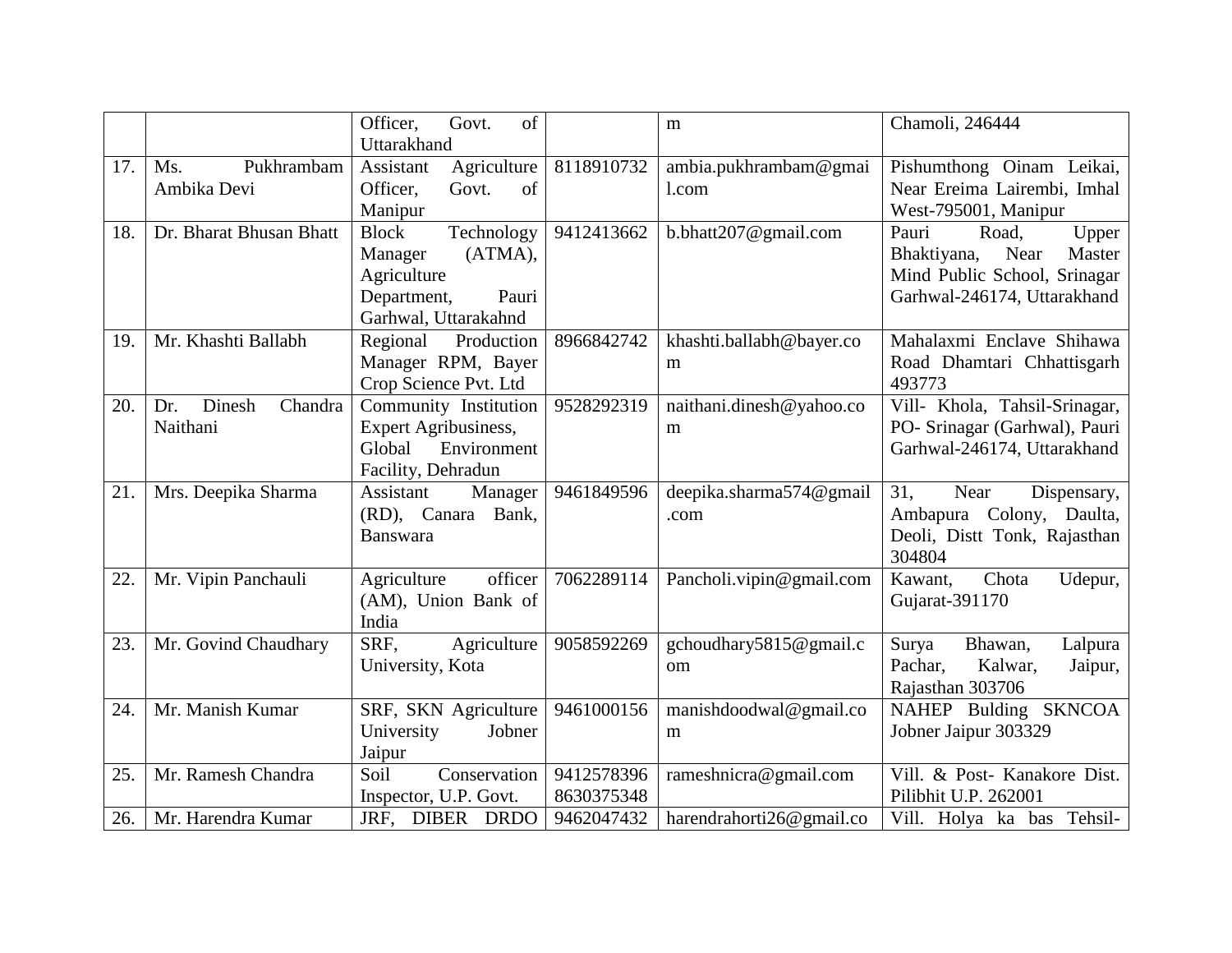|     |                        | Ministry of Defence          |            | m                        | Shrimadhopur Dist.-<br>Sikar    |
|-----|------------------------|------------------------------|------------|--------------------------|---------------------------------|
|     |                        | Haldwani Uttarakhand         |            |                          | Rajasthan 332715                |
| 27. | Mr. Anuj Patwal        | Project<br>Manager,          | 8191816542 | anujpatwal10@gmail.com   | Vill.<br>$H.No-45$<br>Puchhari, |
|     |                        | Global Agrisystem Pvt.       |            |                          | Sakumbari Sadan, Near Durga     |
|     |                        | Ltd, Delhi                   |            |                          | floor Mill, Ramnagar, Nainital  |
|     |                        |                              |            |                          | 244715                          |
| 28. | Dr. Ankit Dongariyal   | Guest<br>Faculty,            | 8192829636 | ankitdongariyal93@gmail. | VCSG, UUHF, College of          |
|     |                        | Teaching and Research        |            | com                      | Forestry, Ranichauri, Tehri     |
|     |                        | (Horticulture) College       |            |                          | Garhwal - 249 199               |
|     |                        | of Forestry, Ranichauri      |            |                          |                                 |
| 29. | Ms. Mrinalini Maibam   | Assistant Technology         | 6009351160 | mrinalinimai@gmail.com   | Singjamei Thongam Leikai        |
|     |                        | Manager,<br><b>ATMA</b>      |            |                          | Near New Age Club-795001        |
|     |                        | Imphal, Manipur              |            |                          |                                 |
| 30. | Mr. Vimal Nagar        | SRF, Krishi Vigyan           | 8696062296 | nagarvimal57@gmail.com   | Vill. & Post- Anthara Dist &    |
|     |                        | Kendra,<br>Jhunjhunu         |            |                          | Tehsil-Bundi                    |
|     |                        | Rajasthan                    |            |                          | Rajasthan 323021                |
| 31. | Mr. Prithavi Singh     | Project Officer, Bayer       |            | prathavisingh123@gmail.c | Sikar, Rajasthan                |
|     |                        | Crop Science Pvt. Ltd.       | 9783226189 | om                       |                                 |
| 32. | Ms. Cheana S Sangma    | SRF,<br><b>NEHU</b><br>Tura, | 9089982028 | anachechea246@gmail.co   | Lower Chandmary, Tura C/o       |
|     |                        | Campus Meghalaya             | 8787324748 | m                        | Larry Clinic, Opposite Police   |
|     |                        |                              |            |                          | Beat House West Garo Hills      |
|     |                        |                              |            |                          | Meghalaya 794002                |
| 33. | Mr. Ashutosh Agnihotri | District<br>Manager,         | 9410911328 | ashutoshagnihotri.1994@g | Karnprayag (ITI, Near Sachin    |
|     |                        | Agriculture<br>Insurance     | 8299655790 | mail.com                 | general Store)                  |
|     |                        | Company                      |            |                          |                                 |
| 34. | Mr. Deepak Huidrom     | Field<br>Consultant,         | 7005110793 | dpk.huidrom06@gmail.co   | Wangkhei Konsam<br>Leikai,      |
|     |                        | of<br>Department             |            | m                        | Near Puja Lampak, Imphal        |
|     |                        | Horticulture<br>and Soil     |            |                          | East-795001, Manipur            |
|     |                        | Conservation, Manipur        |            |                          |                                 |
| 35. | Ms. H. Tarula          | Technical<br>Expert,         | 8132879228 | $taru11$ alice@gmail.com | District Rural Development      |
|     |                        | Watershed<br>Integrated      |            |                          | Mini<br>Secretariat<br>Agency,  |
|     |                        | Management                   |            |                          | Complex<br>Senapati-            |
|     |                        | Programme                    |            |                          | 795106, Manipur                 |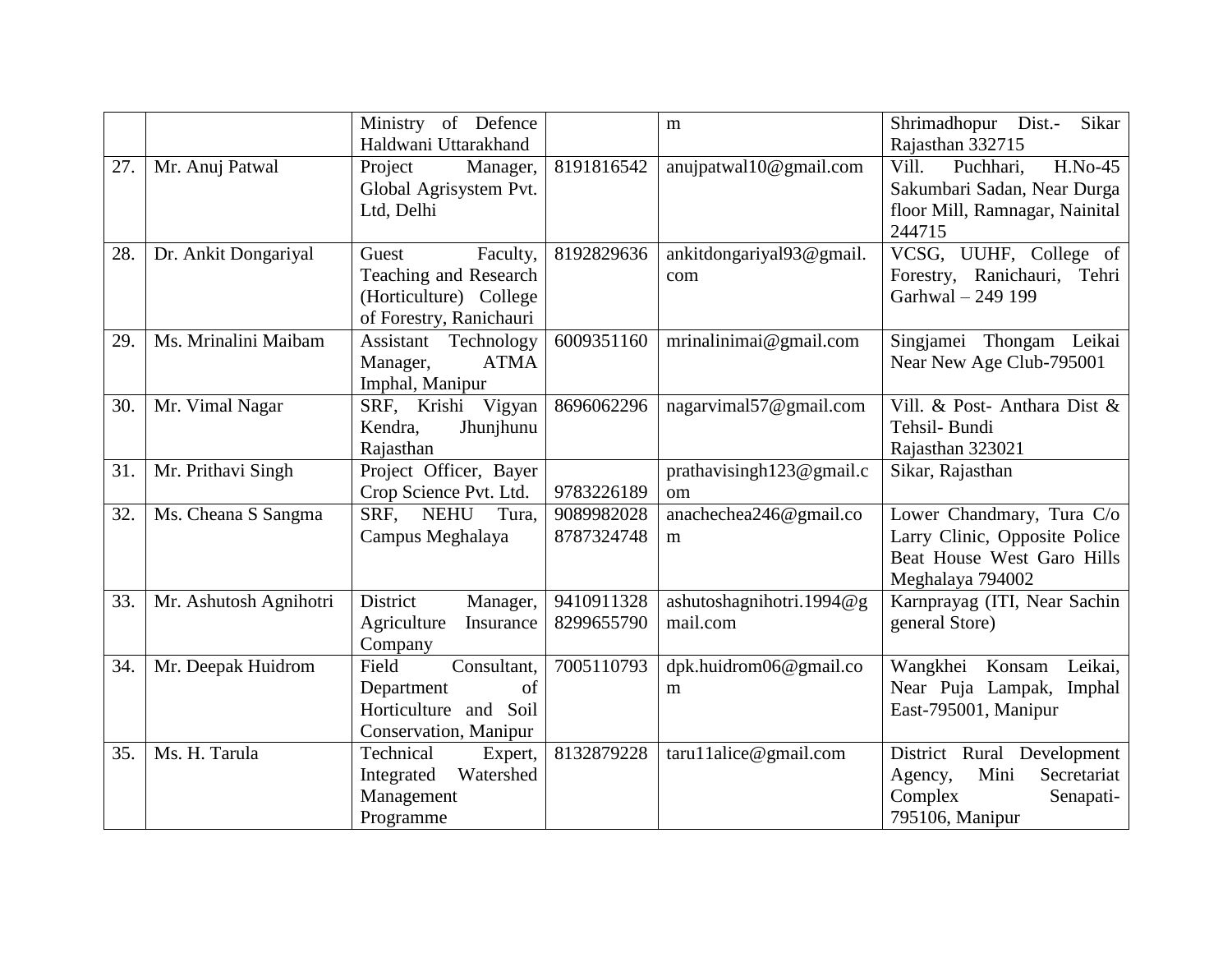| 36. | Ms. Hema                          | Lecturer, BFIT Group<br>of<br>Institution,<br>Dehradun                                                          | 8755005881 | kunwarhema8@gmail.com             | Shiv<br>Nivas,<br>Padam<br>Near<br>Manddir,<br>Balawala,<br>Dehradun-248001                                                                                                                                              |
|-----|-----------------------------------|-----------------------------------------------------------------------------------------------------------------|------------|-----------------------------------|--------------------------------------------------------------------------------------------------------------------------------------------------------------------------------------------------------------------------|
| 37. | Mr. Samay Singh Meena             | Trainee<br>(Store),<br>National<br>Seed<br>Corporation<br>Limited,<br>Pusa, New Delhi                           | 9887052241 | samaysinghhorti@gmail.co<br>m     | Vill. Jaishni, Machari Post,<br>Todabhim,<br>Karauli-321611,<br>Rajasthan                                                                                                                                                |
| 38. | Mr.<br>Kurumashetty<br>Mahesh     | Police Constable,<br>Telangana State Police                                                                     | 9491357901 | kurumashetty.mahesh@gm<br>ail.com | $6-4-128$ ,<br>Shivaji<br>Nagar,<br>Karimnagar,<br>Telangana-<br>505001                                                                                                                                                  |
| 39. | Jitendra<br>Kumar<br>Dr.<br>Meena | Assistant<br>Professor,<br>Dolphin (PG) Institute<br>of<br><b>Biomedical</b><br>$\&$<br><b>Natural Sciences</b> | 8126058111 | jitendrameena2485@gmail<br>.com   | Department of Agriculture,<br>Dolphin (PG)<br>Institute<br><sub>of</sub><br><b>Biomedical</b><br>$\&$<br>Natural<br>Sciences, Manduwala, Near<br>Suddowala, Chakrata<br>Road,<br>Dehradun<br>$-248007$ ,<br>Uttarakhand, |
| 40. | Mr. Manoj Singh Gusain            | Relationship<br>Manager<br>in HDFC<br>Bank Ltd<br>Najibabad                                                     | 9917200854 | gusainmanoj.36776@gmail<br>.com   | Simbhalchaur<br>Vill-<br>$R/\sigma$<br>Narayan Nagar, Balak Ram<br>Colony,<br>Kotdwar<br>246149<br>Pauri Garhwal, Uttarakhand                                                                                            |
| 41. | Mr. Indravijay Bhandari           | Credit Manager, HDFC<br>Bank, Bareilly                                                                          | 8979940029 | indravijay1111@gmail.co<br>m      | H. No. 2A, Vill-Lachhampur,<br>Post- Kalalghati, Kotdwar-<br>246149, UK.                                                                                                                                                 |
| 42. | Ms. Aarti Sharma                  | Horticulture<br>Rural<br>Development Officer                                                                    | 9589922725 | aartisharma040491@gmail<br>.com   | Office of Horticulture, Deputy<br>Director,<br>Room<br>No. 64,<br>Collectorate Office, Neemuch,<br>District Neemuch- 458441,<br>M.P.                                                                                     |
| 43. | Mr. Abdul Qadoos Beig             | Horticulture<br>Development Officer,<br>Govt. of J&K                                                            | 9596044467 | qadoos.beig@gmail.com             | Balkote, Tehsil-Uri, District-<br>Barammula- 193123 Jammu<br>and Kashmir                                                                                                                                                 |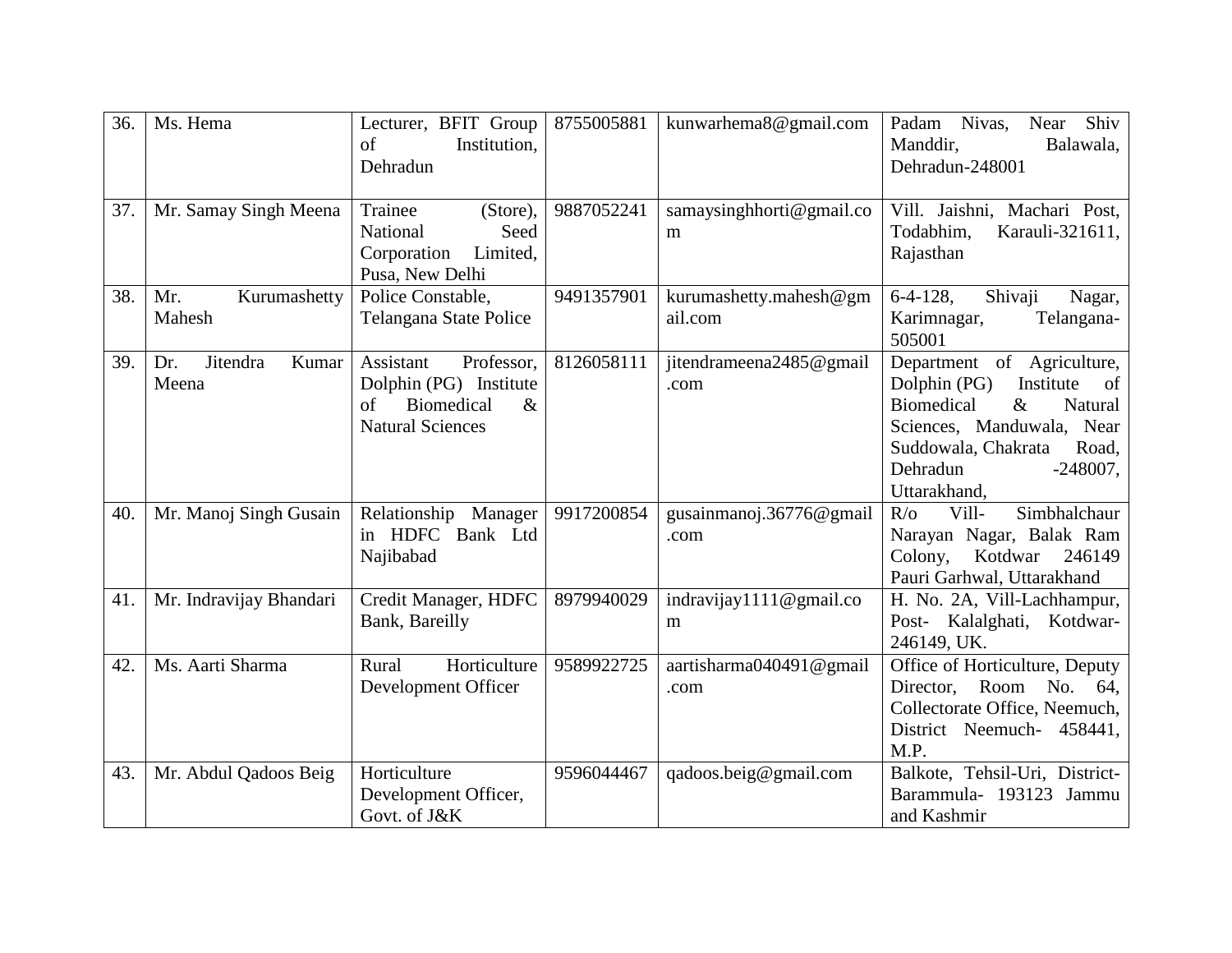| 44. | Mr. Anil Panwar      | Programme                  | 9871894694 | flori.anilpanwar@gmail.co    | Department of Agriculture &             |
|-----|----------------------|----------------------------|------------|------------------------------|-----------------------------------------|
|     |                      | Coordinator<br>$\&$        |            | m                            | Forestry,<br>Sardar Bhagwan             |
|     |                      | Assistant<br>Professor,    |            |                              | UniversityBalawala,<br>Singh            |
|     |                      | <b>SBS</b> University      |            |                              | Uttarakhand-<br>Dehradun,               |
|     |                      |                            |            |                              | 248161                                  |
| 45. | Mr. Neeraj Baloni    | Agri Business Expert,      | 9627429597 | balonineeraj@gmail.com       | Post-Silkakhal,<br>Vill-Ulana,          |
|     |                      | Word bank, Uttarkashi      |            |                              | Tehri Garhwal, Kritinagar-              |
|     |                      |                            |            |                              | 249161 Uttarakhand.                     |
| 46. | Mr. Amit Negi        | Project<br>Senior          |            | anegi@iitk.ac.in             | Kanpur,<br>C3i<br>Centre,<br><b>IIT</b> |
|     |                      | <b>CSE</b><br>Associate,   |            |                              | Kanpur-208016,<br>Kalaynpur,            |
|     |                      | Department, Kanpur         |            |                              | <b>UP</b>                               |
| 47. | Dr. Rajni Rawat      | <b>Assistant Professor</b> | 9887412426 | rawat.rajni08@gmail.com      | Bhagirathi Nivas,<br>Pragati            |
|     |                      |                            |            |                              | Vihar Phase-1, Himmatpur                |
|     |                      |                            |            |                              | Talla Uncha Pul, Haldwani               |
|     |                      |                            |            |                              | Uttarakhand, 263139                     |
| 48. | Dr. Aashish Devrani  | Associate<br>Research      | 8006874674 | Ashish.devrani@crystalcro    | Protection<br>Crystal<br>Crop           |
|     |                      | Scientist, Crystal Crop    |            | p.com                        | Limited<br>$B-95$ ,<br>Wazirpur         |
|     |                      | <b>Protection Limited</b>  |            |                              | <b>Industrial Area New Delhi</b>        |
| 49. | Mr. Sandeep Kaintura | Sr. Field Trial Manager    | 8057772776 | sandeepkento@gmail.com       | Shyam Ji Tent, Rudrapur                 |
|     |                      |                            |            |                              | Road, Kichha, Disst - Udhar             |
|     |                      |                            |            |                              | Singh Nagar, Uttarakhand,               |
|     |                      |                            |            |                              | 263148                                  |
| 50. | Mr. Mohan Singh Negi | DPD.<br>Agriculture        | 9758343235 | mohansinghnegi1987@gm        | Agriculture<br>Department,              |
|     |                      | Department                 |            | ail.com                      | Narendranagar, Tehri Garhwal            |
| 51. | Dr. Vivek Singh      | Faculty,<br>Guest          | 9453725647 | bibek007singh@gmail.com      | Department of Horticulture,             |
|     |                      | of<br>Department           |            |                              | <b>HNB</b><br>Garhwal<br>University,    |
|     |                      | Horticulture, HNBGU        |            |                              | Srinagar<br>(Garhwal),                  |
|     |                      |                            |            |                              | Uttarakhand-246174                      |
| 52. | Mr. Himanshu Dhapola | <b>Research Officer</b>    | 9627543338 | dhapola.himanshu@gmail.      | Bhagirathi<br>Nivas,<br>Pragati         |
|     |                      | Dabur India Ltd            |            | com                          | Vihar Phase-1, Himmatpur                |
|     |                      |                            |            |                              | Talla Uncha Pul, Haldwani               |
|     |                      |                            |            |                              | Uttarakhand, 263139                     |
| 53. | Mr. Pramod Thapliyal | <b>Block</b><br>Technical  | 9760607079 | pramodthapliyal $11@$ gmail. | Bhagwati Electronics, Near              |